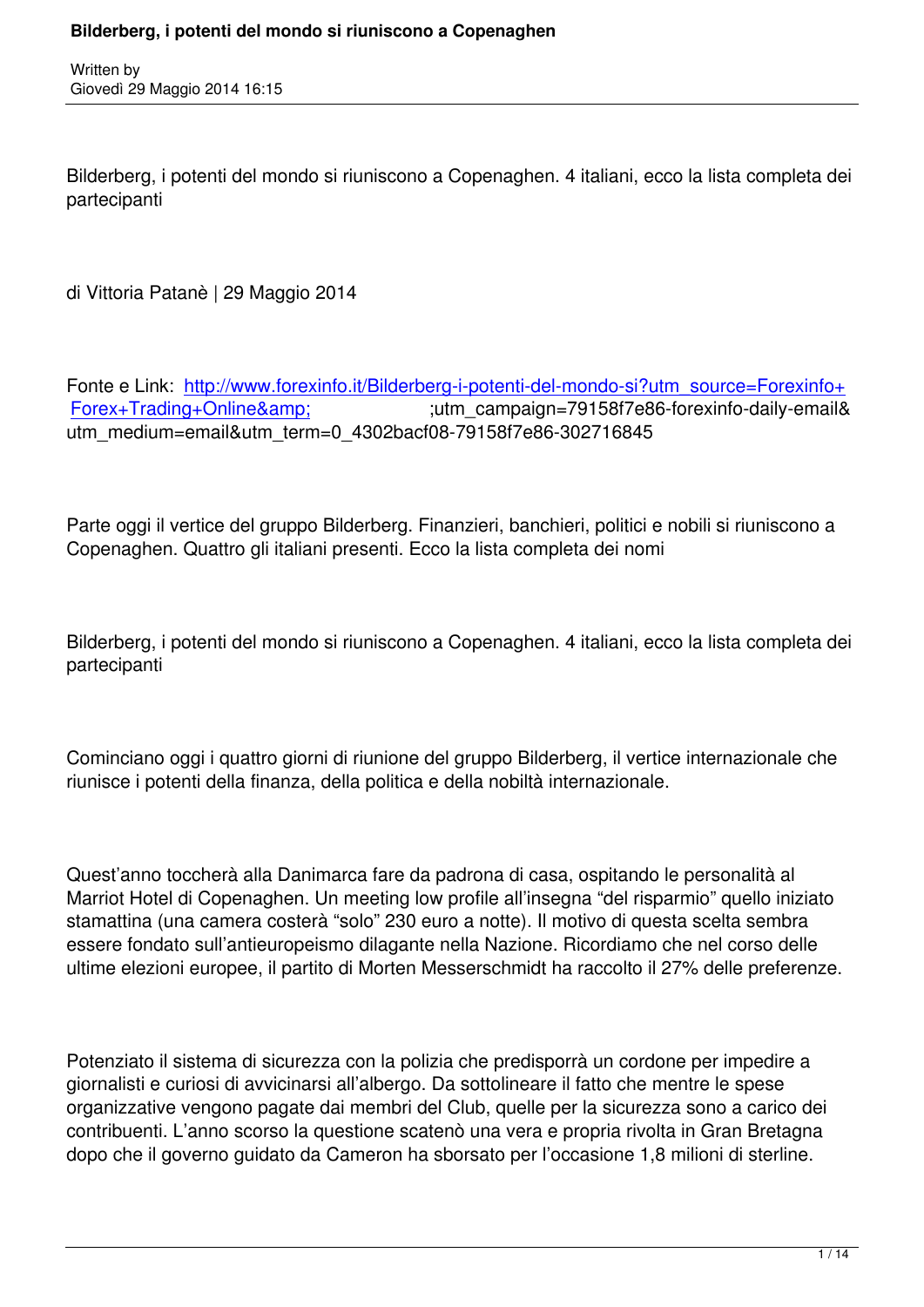Rimane massimo il riserbo sui temi da trattare, ma secondo alcune indiscrezioni, gli argomenti fondamentali saranno due: il modo di affrontare le ingerenze di Vladimir Putin e l'ondata antieuropeista che ha travolto il continente nel corso delle ultime elezioni.

I membri del Bilderberg

Gli uomini più potenti del mondo saranno tutti presenti, o quasi. Negli anni nomi eccellenti hanno partecipato all'incontro della cosiddetta "spectre": il principe Carlo, David Cameron, Bill Gates, Eric Schimidt, Christine Lagarde, David Petraeus solo per fare qualche nome.

Quest'anno scende da 6 a 4 il numero degli italiani invitati: Franco Bernabè, John Elkann, Monica Maggioni e Mario Monti.

La Nazione più rappresentata sarà l'America con 38 partecipanti. Seguono Gran Bretagna con 13, Francia 9, Finlandia, Olanda e Turchia 7, Canada, Danimarca, Germania, Svezia e Norvegia 6, Italia e Spagna 4, Grecia e Portogallo 3, Austria, Belgio, Cina, Irlanda e Svizzera 2, Lussemburgo e Ungheria 1.

Ecco la lista completa dei partecipanti:

Chairman

FRA Castries, Henri de Chairman and CEO, AXA Group

DEU Achleitner, Paul M. Chairman of the Supervisory Board, Deutsche Bank AG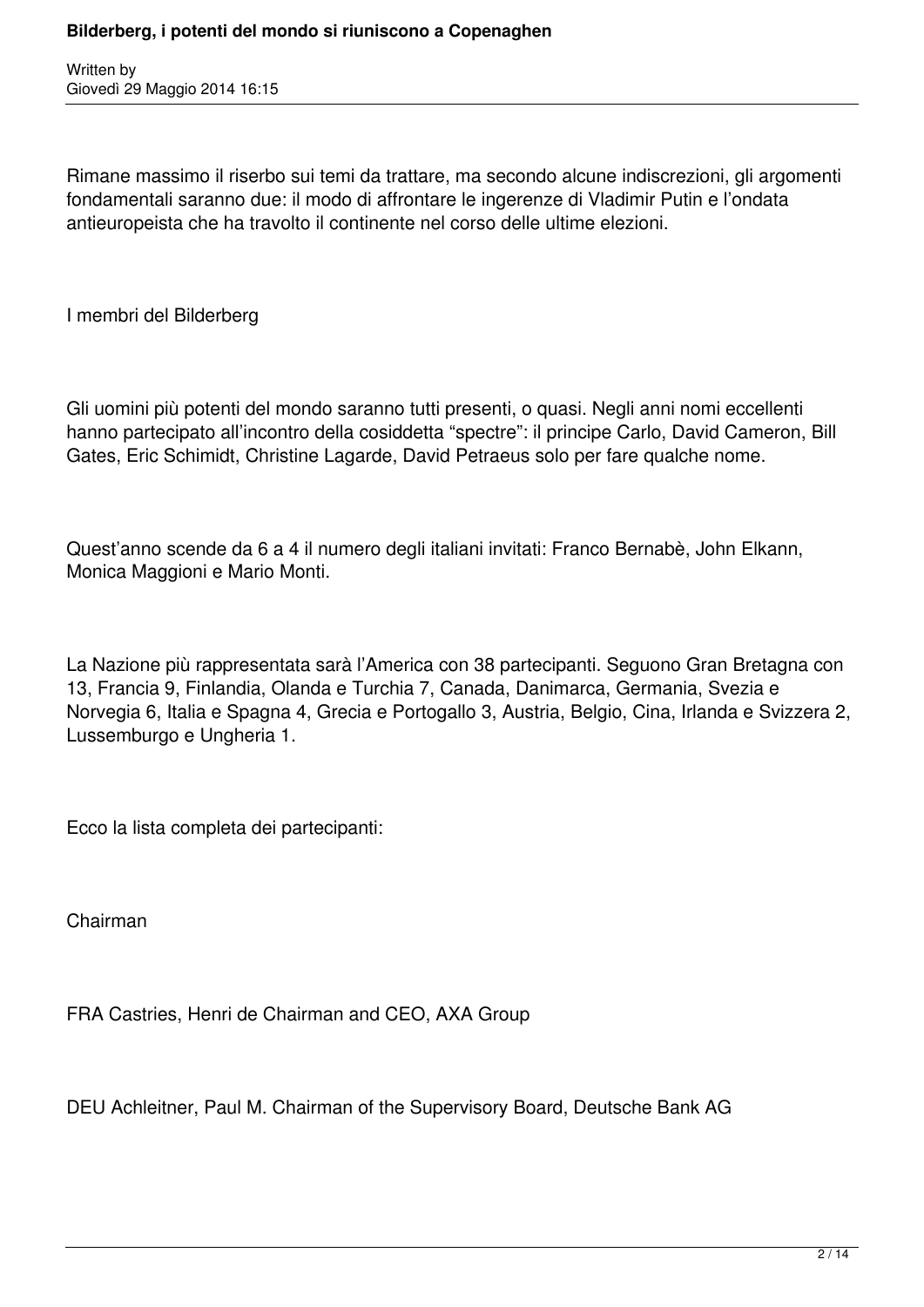Written by Giovedì 29 Maggio 2014 16:15

DEU Ackermann, Josef Former CEO, Deutsche Bank AG

GBR Agius, Marcus Non-Executive Chairman, PA Consulting Group

FIN Alahuhta, Matti Member of the Board, KONE; Chairman, Aalto University Foundation

GBR Alexander, Helen Chairman, UBM plc

USA Alexander, Keith B. Former Commander, U.S. Cyber Command; Former Director, National Security Agency

USA Altman, Roger C. Executive Chairman, Evercore

FIN Apunen, Matti Director, Finnish Business and Policy Forum EVA

DEU Asmussen, Jörg State Secretary of Labour and Social Affairs

HUN Bajnai, Gordon Former Prime Minister; Party Leader, Together 2014

GBR Balls, Edward M. Shadow Chancellor of the Exchequer

PRT Balsemão, Francisco Pinto Chairman, Impresa SGPS

FRA Baroin, François Member of Parliament (UMP); Mayor of Troyes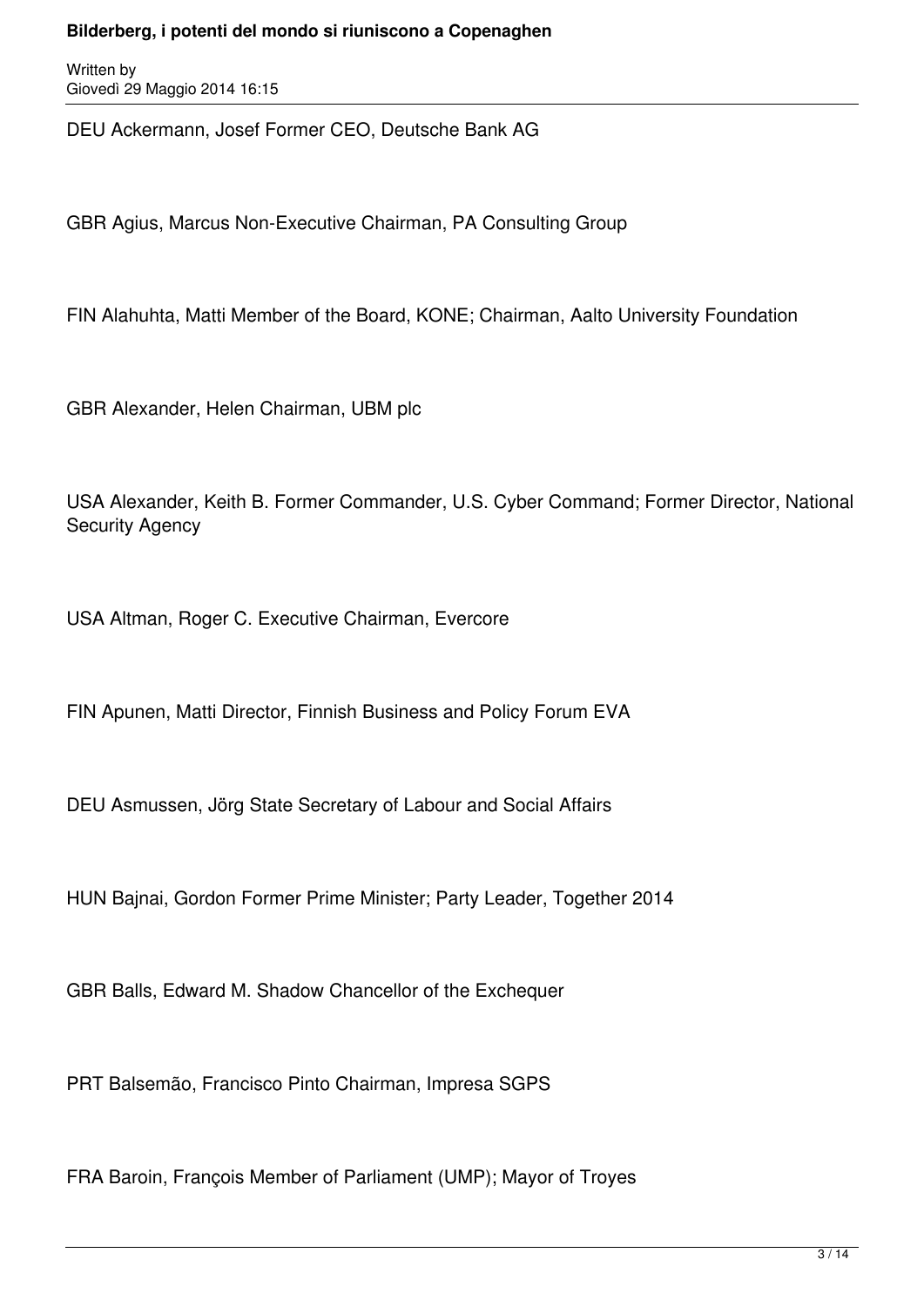FRA Baverez, Nicolas Partner, Gibson, Dunn & Crutcher LLP

USA Berggruen, Nicolas Chairman, Berggruen Institute on Governance

ITA Bernabè, Franco Chairman, FB Group SRL

DNK Besenbacher, Flemming Chairman, The Carlsberg Group

NLD Beurden, Ben van CEO, Royal Dutch Shell plc

SWE Bildt, Carl Minister for Foreign Affairs

NOR Brandtzæg, Svein Richard President and CEO, Norsk Hydro ASA

INT Breedlove, Philip M. Supreme Allied Commander Europe

AUT Bronner, Oscar Publisher, Der STANDARD Verlagsgesellschaft m.b.H.

SWE Buskhe, Håkan President and CEO, Saab AB

TUR Çandar, Cengiz Senior Columnist, Al Monitor and Radikal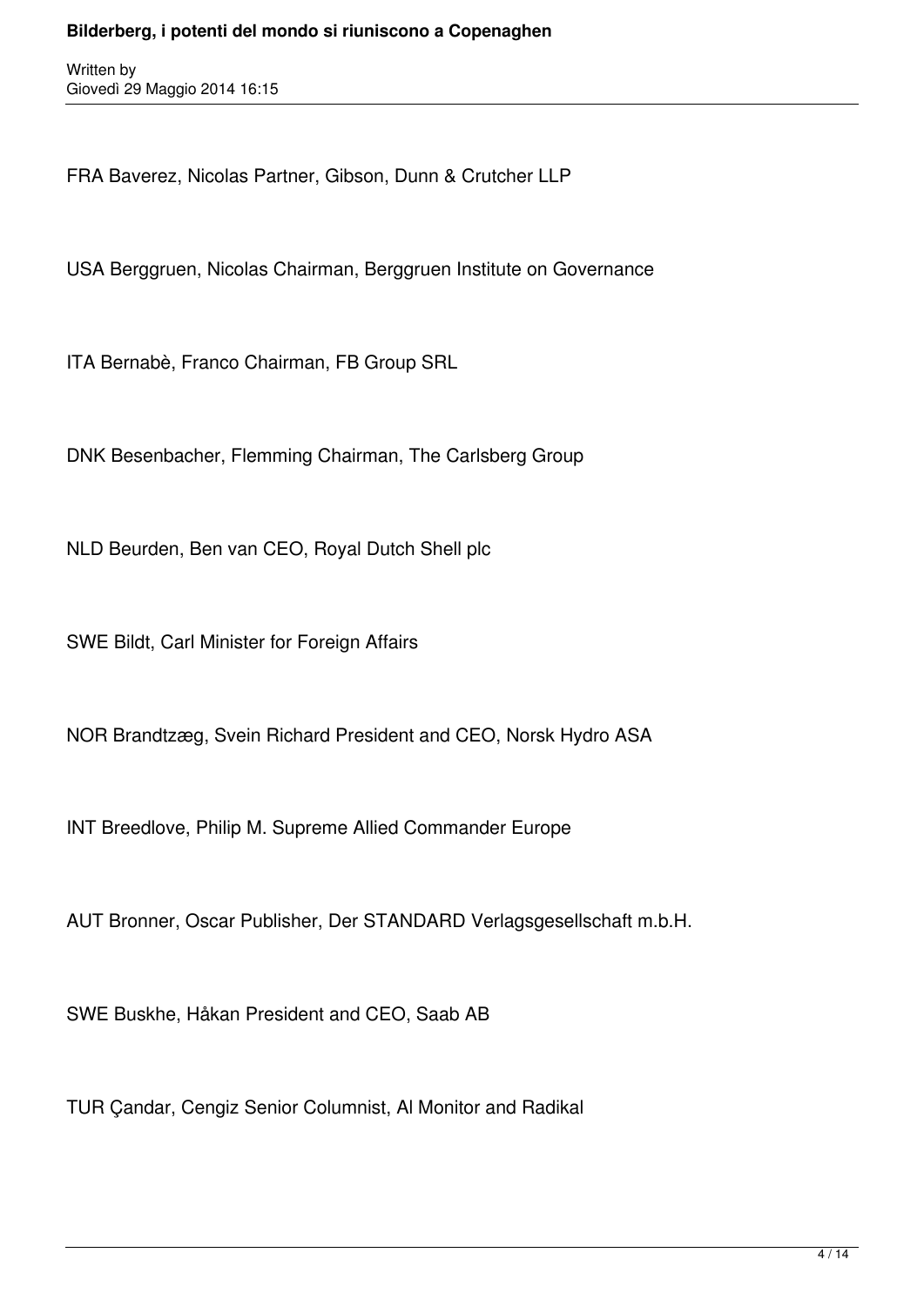Written by Giovedì 29 Maggio 2014 16:15

ESP Cebrián, Juan Luis Executive Chairman, Grupo PRISA

FRA Chalendar, Pierre-André de Chairman and CEO, Saint-Gobain

CAN Clark, W. Edmund Group President and CEO, TD Bank Group

INT Coeuré, Benoît Member of the Executive Board, European Central Bank

IRL Coveney, Simon Minister for Agriculture, Food and the Marine

GBR Cowper-Coles, Sherard Senior Adviser to the Group Chairman and Group CEO, HSBC Holdings plc

BEL Davignon, Etienne Minister of State

USA Donilon, Thomas E. Senior Partner, O'Melveny and Myers; Former U.S. National Security Advisor

DEU Döpfner, Mathias CEO, Axel Springer SE

GBR Dudley, Robert Group Chief Executive, BP plc

FIN Ehrnrooth, Henrik Chairman, Caverion Corporation, Otava and Pöyry PLC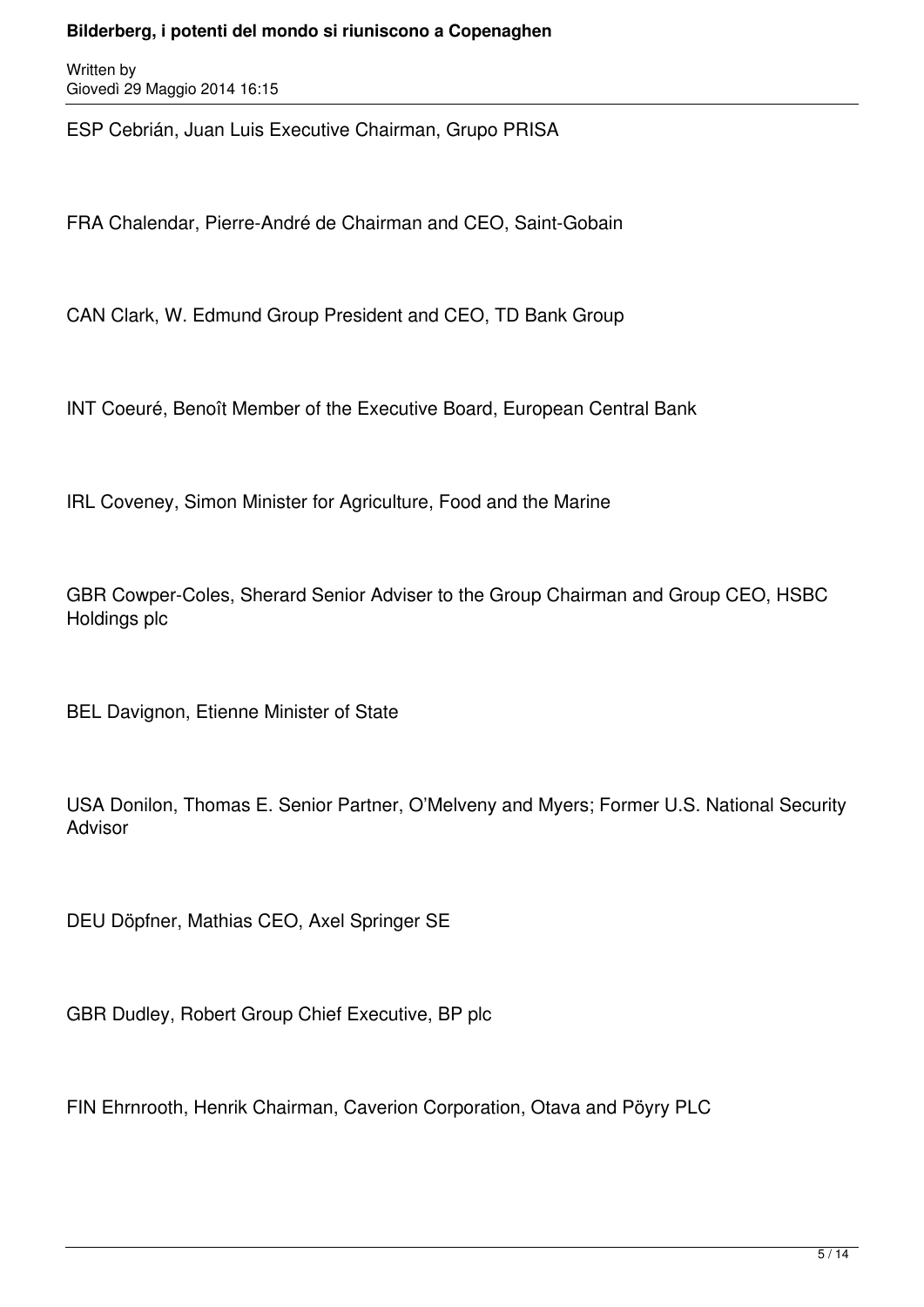Written by Giovedì 29 Maggio 2014 16:15

ITA Elkann, John Chairman, Fiat S.p.A.

DEU Enders, Thomas CEO, Airbus Group

DNK Federspiel, Ulrik Executive Vice President, Haldor Topsøe A/S

USA Feldstein, Martin S. Professor of Economics, Harvard University; President Emeritus, NBER

CAN Ferguson, Brian President and CEO, Cenovus Energy Inc.

GBR Flint, Douglas J. Group Chairman, HSBC Holdings plc

ESP García-Margallo, José Manuel Minister of Foreign Affairs and Cooperation

USA Gfoeller, Michael Independent Consultant

TUR Göle, Nilüfer Professor of Sociology, École des Hautes Études en Sciences Sociales

USA Greenberg, Evan G. Chairman and CEO, ACE Group

GBR Greening, Justine Secretary of State for International Development

NLD Halberstadt, Victor Professor of Economics, Leiden University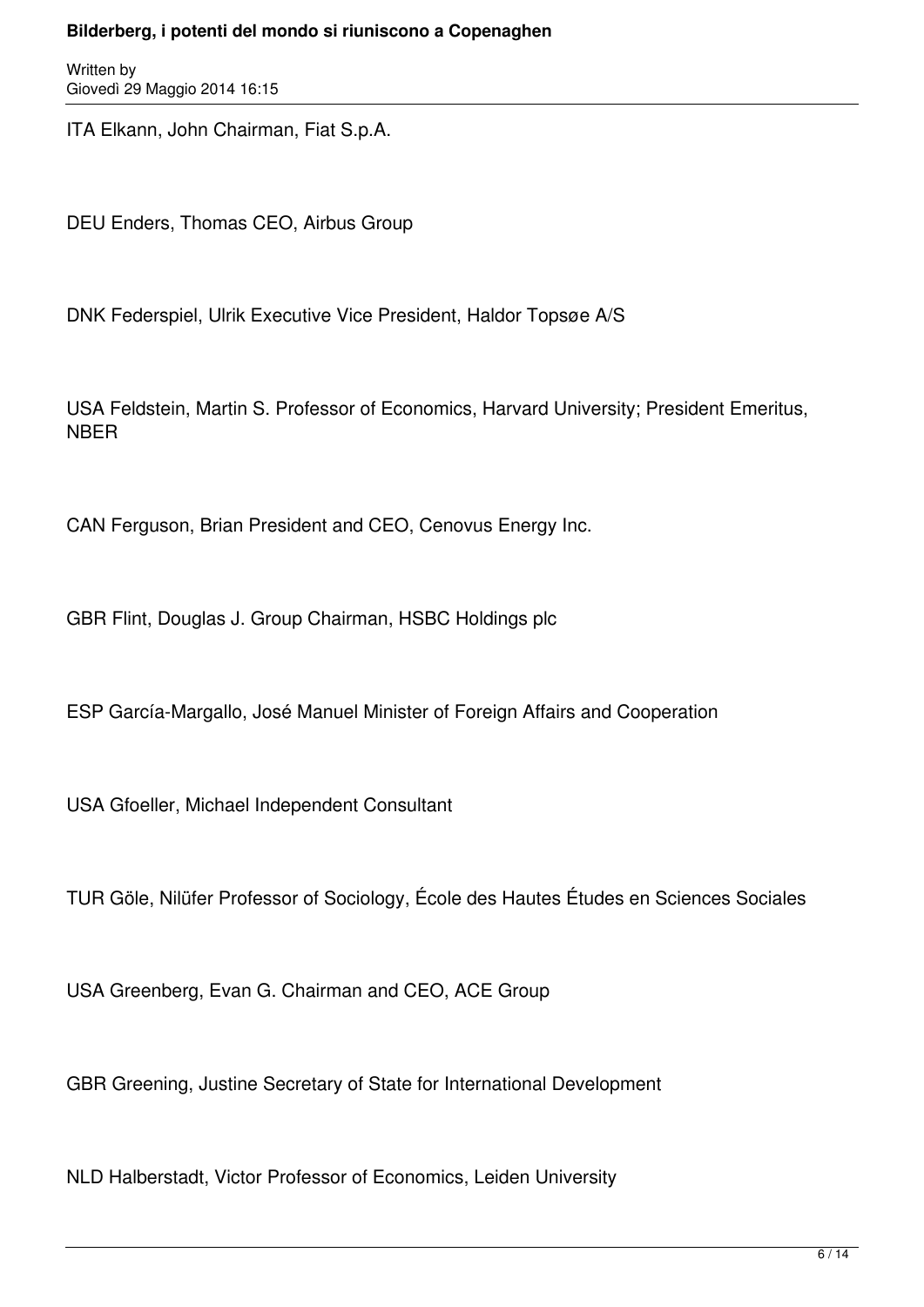USA Hockfield, Susan President Emerita, Massachusetts Institute of Technology

NOR Høegh, Leif O. Chairman, Höegh Autoliners AS

NOR Høegh, Westye Senior Advisor, Höegh Autoliners AS

USA Hoffman, Reid Co-Founder and Executive Chairman, LinkedIn

CHN Huang, Yiping Professor of Economics, National School of Development, Peking **University** 

USA Jackson, Shirley Ann President, Rensselaer Polytechnic Institute

USA Jacobs, Kenneth M. Chairman and CEO, Lazard

USA Johnson, James A. Chairman, Johnson Capital Partners

USA Karp, Alex CEO, Palantir Technologies

USA Katz, Bruce J. Vice President and Co-Director, Metropolitan Policy Program, The Brookings Institution

CAN Kenney, Jason T. Minister of Employment and Social Development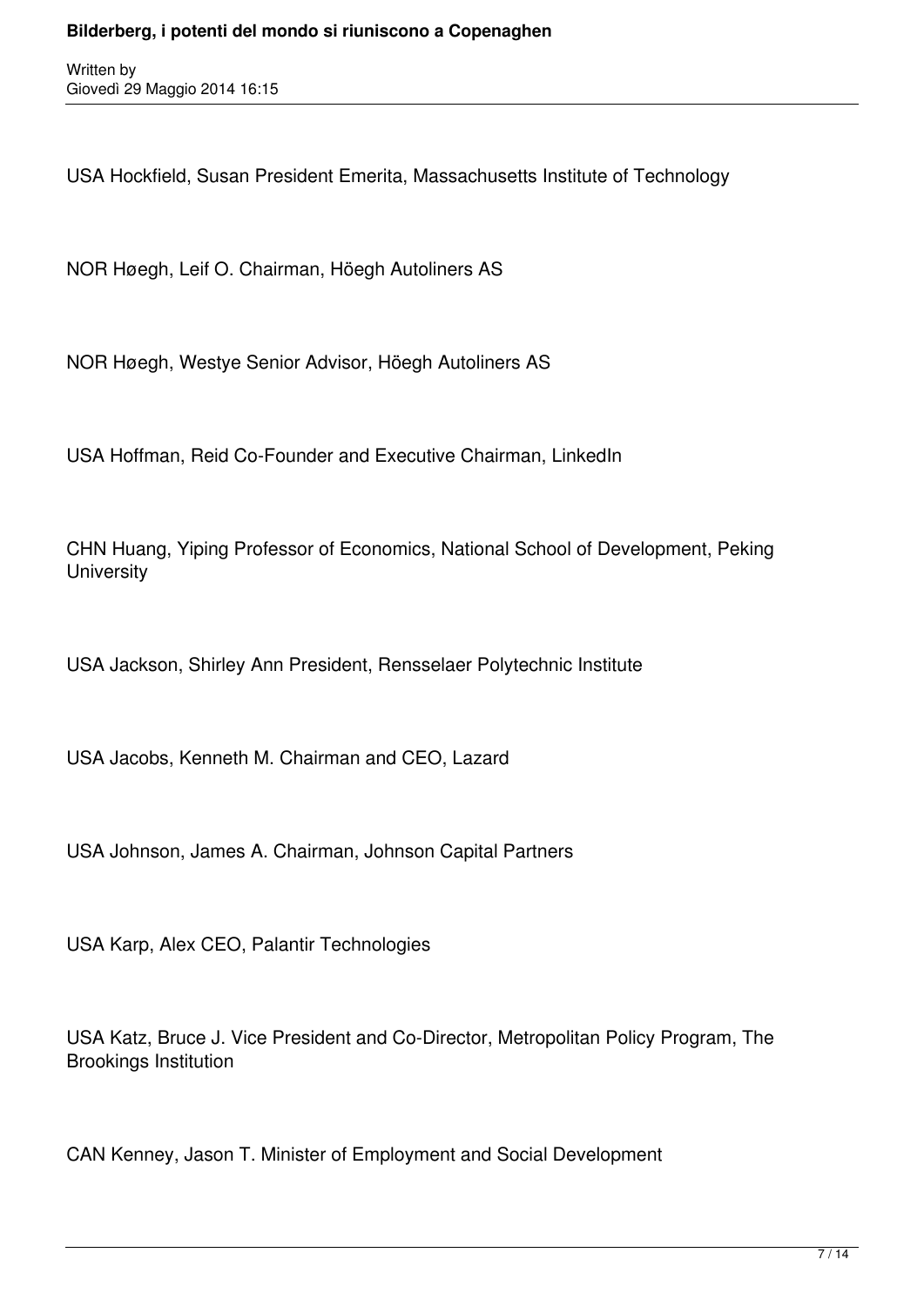GBR Kerr, John Deputy Chairman, Scottish Power

USA Kissinger, Henry A. Chairman, Kissinger Associates, Inc.

USA Kleinfeld, Klaus Chairman and CEO, Alcoa

TUR Koç, Mustafa Chairman, Koç Holding A.S.

DNK Kragh, Steffen President and CEO, Egmont

USA Kravis, Henry R. Co-Chairman and Co-CEO, Kohlberg Kravis Roberts & Co.

USA Kravis, Marie-Josée Senior Fellow and Vice Chair, Hudson Institute

CHE Kudelski, André Chairman and CEO, Kudelski Group

INT Lagarde, Christine Managing Director, International Monetary Fund

BEL Leysen, Thomas Chairman of the Board of Directors, KBC Group

USA Li, Cheng Director, John L.Thornton China Center,The Brookings Institution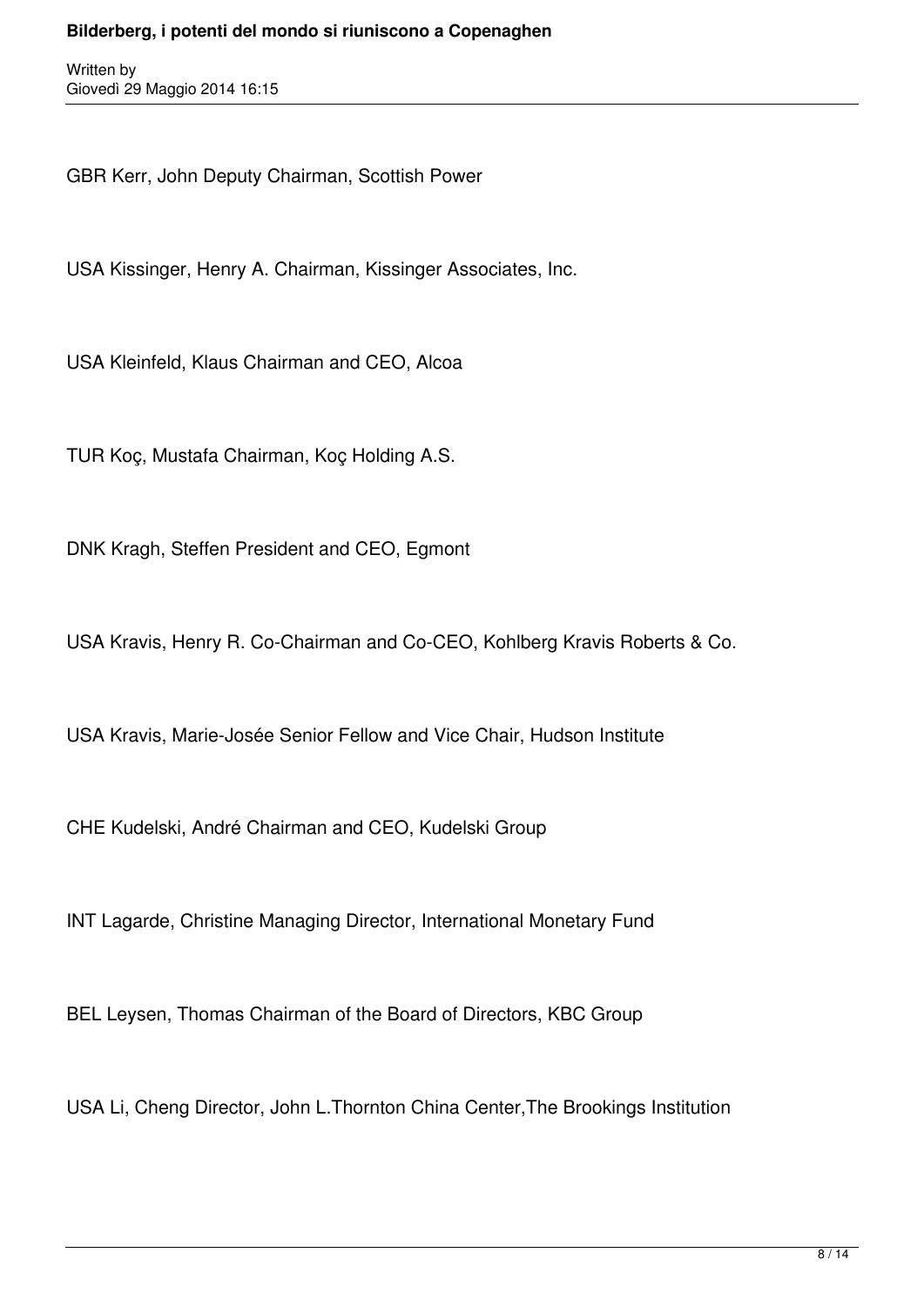Written by Giovedì 29 Maggio 2014 16:15

SWE Lifvendahl, Tove Political Editor in Chief, Svenska Dagbladet

CHN Liu, He Minister, Office of the Central Leading Group on Financial and Economic Affairs

PRT Macedo, Paulo Minister of Health

FRA Macron, Emmanuel Deputy Secretary General of the Presidency

ITA Maggioni, Monica Editor-in-Chief, Rainews24, RAI TV

GBR Mandelson, Peter Chairman, Global Counsel LLP

USA McAfee, Andrew Principal Research Scientist, Massachusetts Institute of Technology

PRT Medeiros, Inês de Member of Parliament, Socialist Party

GBR Micklethwait, John Editor-in-Chief, The Economist

GRC Mitsotaki, Alexandra Chair, ActionAid Hellas

ITA Monti, Mario Senator-for-life; President, Bocconi University

USA Mundie, Craig J. Senior Advisor to the CEO, Microsoft Corporation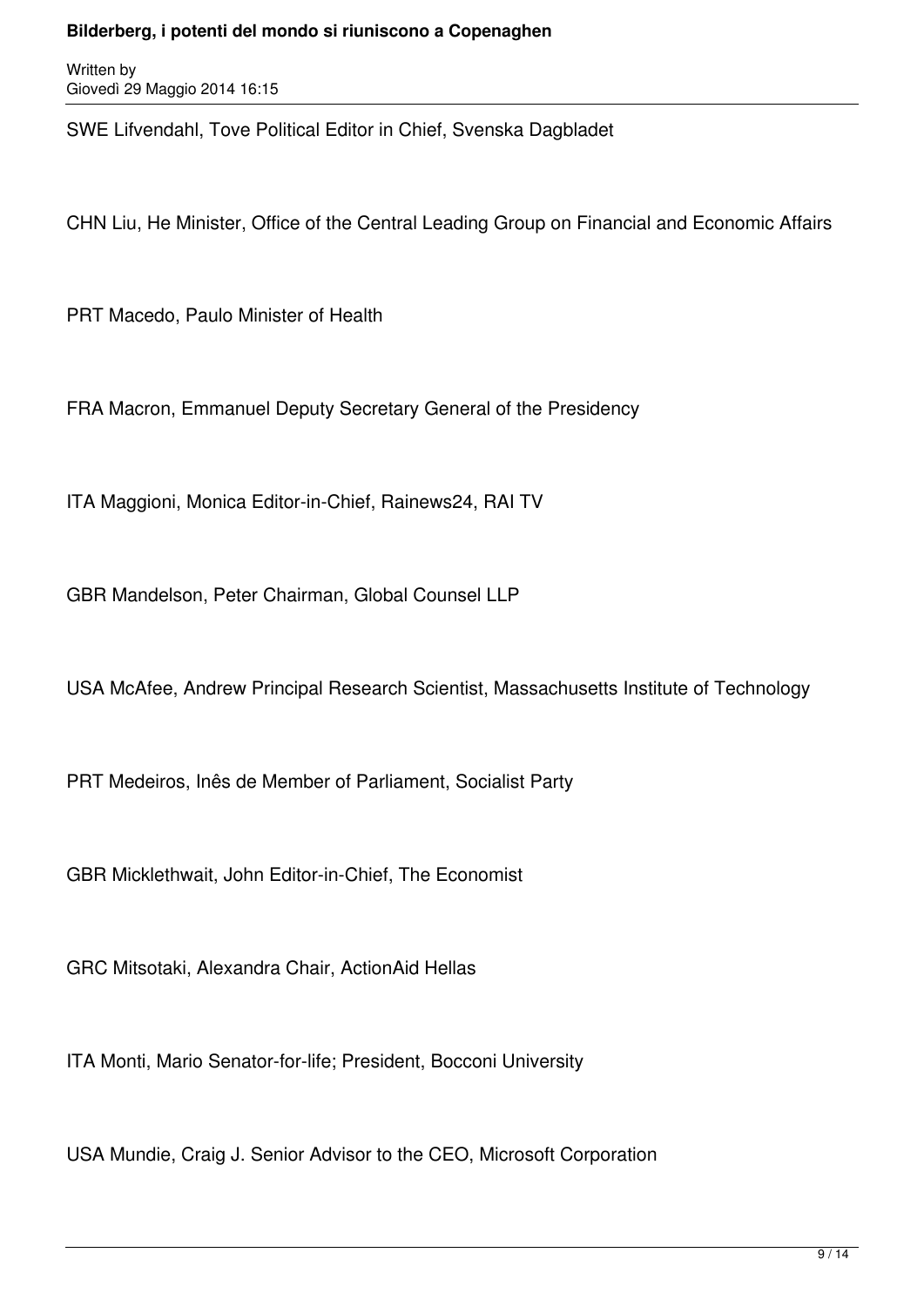CAN Munroe-Blum, Heather Professor of Medicine and Principal (President) Emerita, McGill **University** 

USA Murray, Charles A. W.H. Brady Scholar, American Enterprise Institute for Public Policy Research

NLD Netherlands, H.R.H. Princess Beatrix of the

ESP Nin Génova, Juan María Deputy Chairman and CEO, CaixaBank

FRA Nougayrède, Natalie Director and Executive Editor, Le Monde

DNK Olesen, Søren-Peter Professor; Member of the Board of Directors, The Carlsberg Foundation

FIN Ollila, Jorma Chairman, Royal Dutch Shell, plc; Chairman, Outokumpu Plc

TUR Oran, Umut Deputy Chairman, Republican People's Party (CHP)

GBR Osborne, George Chancellor of the Exchequer

FRA Pellerin, Fleur State Secretary for Foreign Trade

USA Perle, Richard N. Resident Fellow, American Enterprise Institute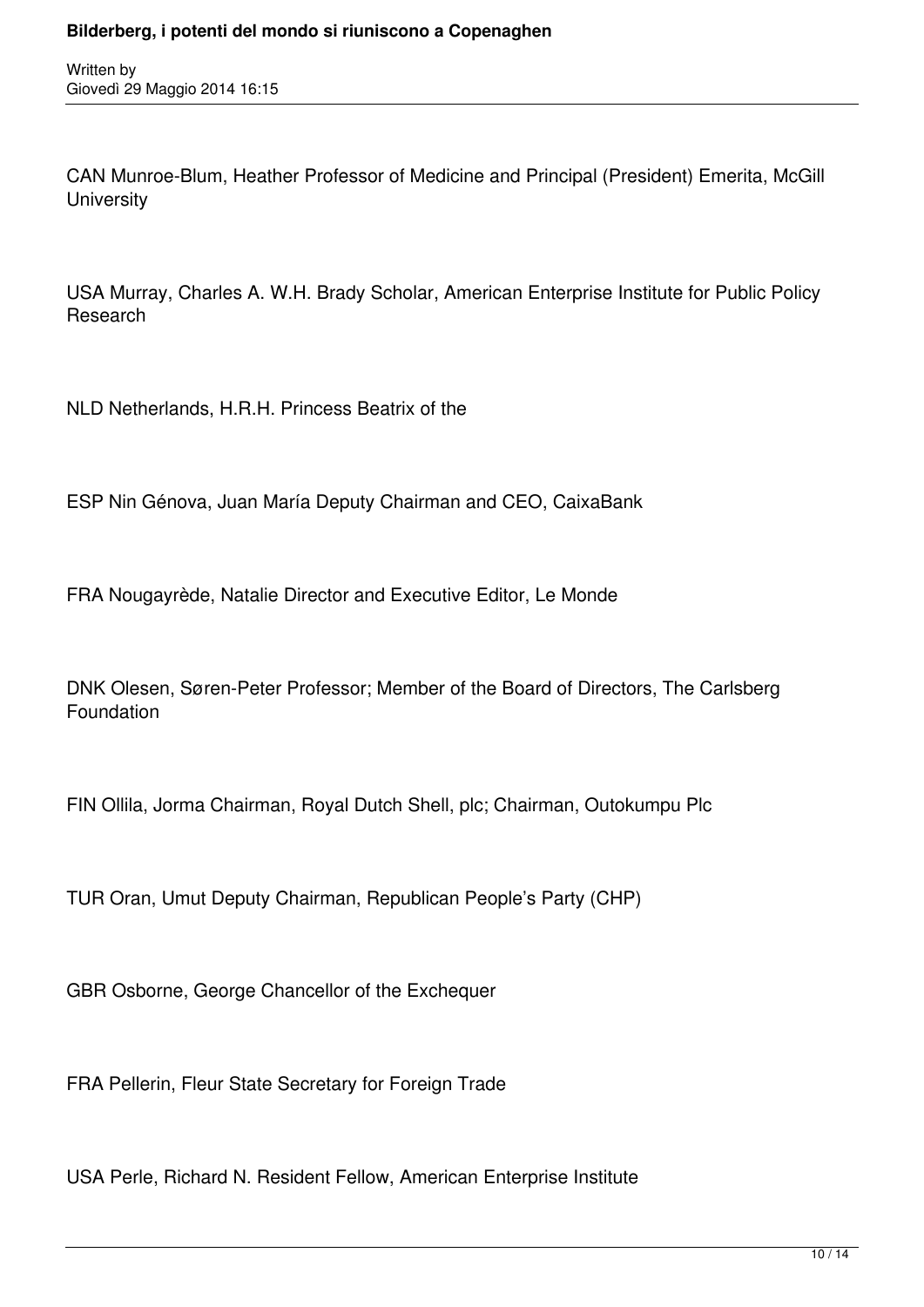USA Petraeus, David H. Chairman, KKR Global Institute

CAN Poloz, Stephen S. Governor, Bank of Canada

INT Rasmussen, Anders Fogh Secretary General, NATO

DNK Rasmussen, Jørgen Huno Chairman of the Board of Trustees, The Lundbeck Foundation

INT Reding, Viviane Vice President and Commissioner for Justice, Fundamental Rights and Citizenship, European Commission

USA Reed, Kasim Mayor of Atlanta

CAN Reisman, Heather M. Chair and CEO, Indigo Books & Music Inc.

NOR Reiten, Eivind Chairman, Klaveness Marine Holding AS

DEU Röttgen, Norbert Chairman, Foreign Affairs Committee, German Bundestag

USA Rubin, Robert E. Co-Chair, Council on Foreign Relations; Former Secretary of the **Treasury** 

USA Rumer, Eugene Senior Associate and Director, Russia and Eurasia Program, Carnegie Endowment for International Peace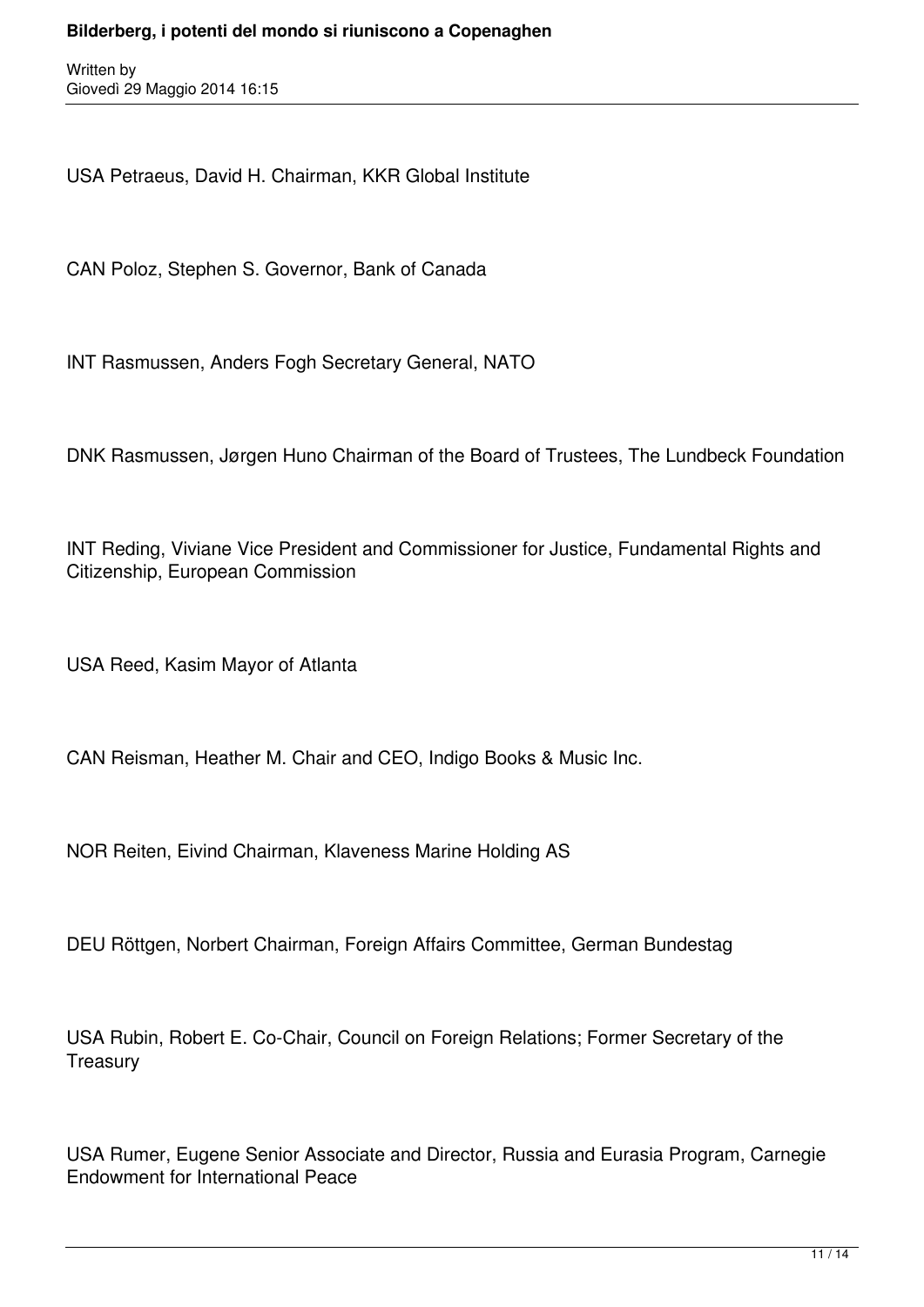NOR Rynning-Tønnesen, Christian President and CEO, Statkraft AS

NLD Samsom, Diederik M. Parliamentary Leader PvdA (Labour Party)

GBR Sawers, John Chief, Secret Intelligence Service

NLD Scheffer, Paul J. Author; Professor of European Studies, Tilburg University

NLD Schippers, Edith Minister of Health, Welfare and Sport

USA Schmidt, Eric E. Executive Chairman, Google Inc.

AUT Scholten, Rudolf CEO, Oesterreichische Kontrollbank AG

USA Shih, Clara CEO and Founder, Hearsay Social

FIN Siilasmaa, Risto K. Chairman of the Board of Directors and Interim CEO, Nokia Corporation

ESP Spain, H.M. the Queen of

USA Spence, A. Michael Professor of Economics, New York University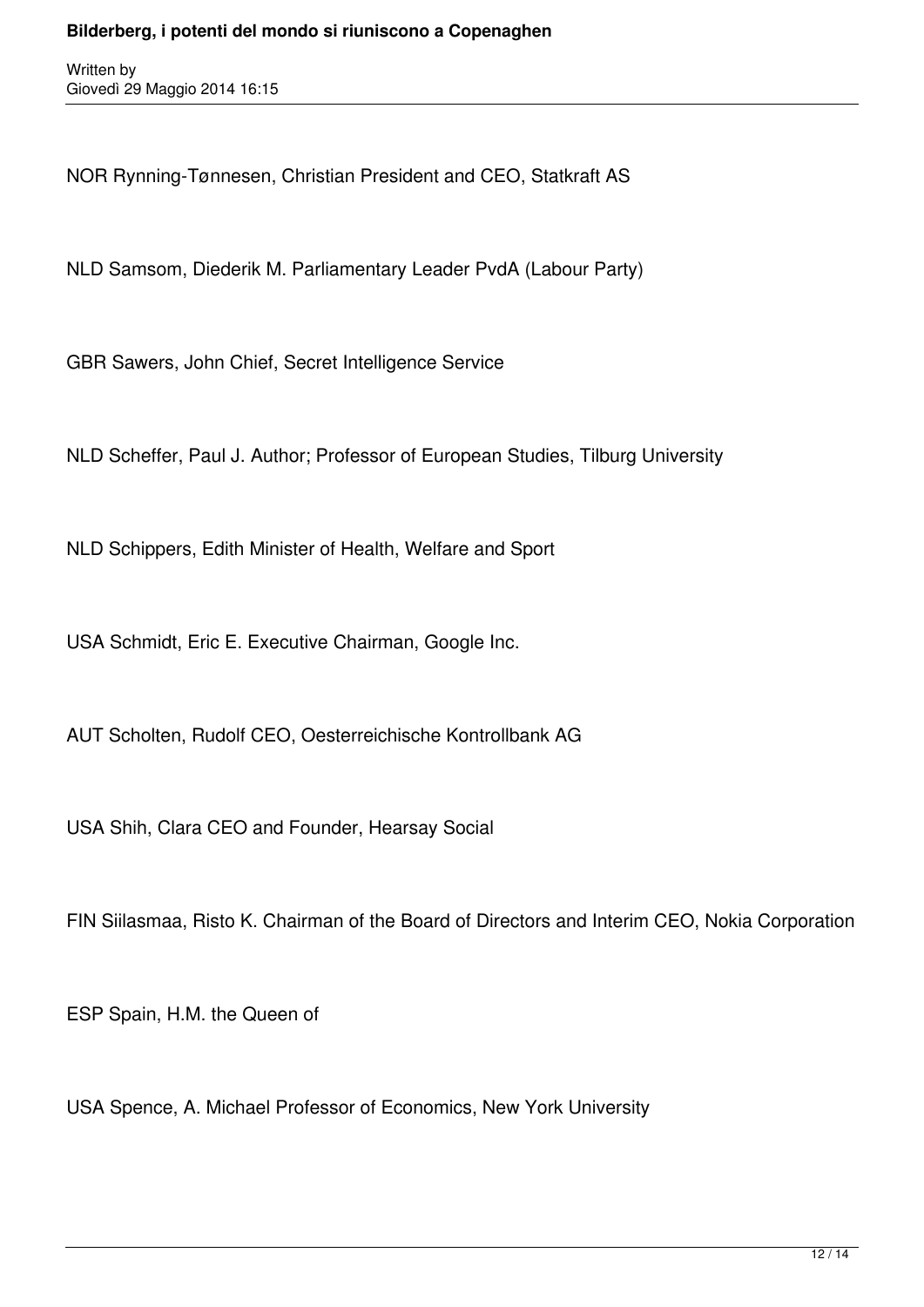Written by Giovedì 29 Maggio 2014 16:15

FIN Stadigh, Kari President and CEO, Sampo plc

USA Summers, Lawrence H. Charles W. Eliot University Professor, Harvard University

IRL Sutherland, Peter D. Chairman, Goldman Sachs International; UN Special Representative for Migration

SWE Svanberg, Carl-Henric Chairman, Volvo AB and BP plc

TUR Taftali, A. Ümit Member of the Board, Suna and Inan Kiraç Foundation

USA Thiel, Peter A. President, Thiel Capital

DNK Topsøe, Henrik Chairman, Haldor Topsøe A/S

GRC Tsoukalis, Loukas President, Hellenic Foundation for European and Foreign Policy

NOR Ulltveit-Moe, Jens Founder and CEO, Umoe AS

INT Üzümcü, Ahmet Director-General, Organisation for the Prohibition of Chemical Weapons

CHE Vasella, Daniel L. Honorary Chairman, Novartis International

FIN Wahlroos, Björn Chairman, Sampo plc